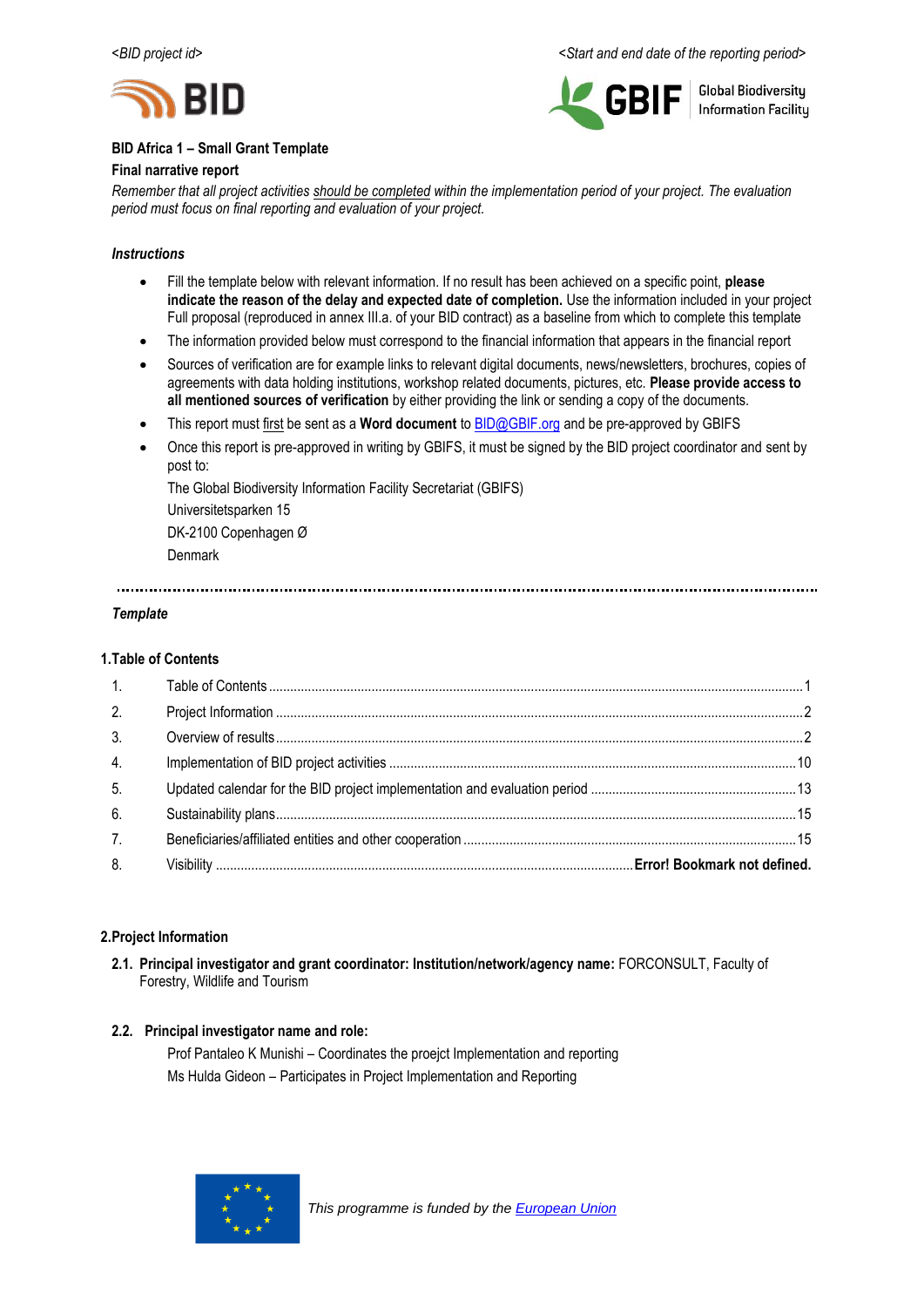



- 2.3. **BID proposal identifier:** BIDAF2015-0069-SMA
- 2.4. **Project title:** Establishing metadata of Biodiversity Data generated from REDD+ Projects in Tanzania
- **2.5. Start date and end date of the reporting period:** August 2016 to December 2016
- 2.6. **Country(ies) in which the activities take place:** Tanzania

# <span id="page-1-0"></span>**3.Overview of results**

### **3.1. Executive summary**

*Give a short summary of the activities implemented and the outcomes of the project for the whole implementation period (no more than 500 words maximum).*

The Goal of the project was to compile metadata of biodiversity data generated from REDD+ national projects in Tanzania. The Specific Objectives are to:

- (1) Develop data collection tool to capture the required data
- (2) Inventory of REDD+ data holders and the type of data they hold
- (3) Convene IPT-training workshop for holders of biodiversity data from REDD+ project to enhance publishing

### **Deliverable 1: Increase Available Biodiversity data within and beyond the project period**

- 1. Metadata of biodiversity data generated from REDD+ projects through Inventory of REDD+ data holdings
- 2. Data sets of occurrence, check list, and sample data generated through data mobilization and publishing
- 3. Datasets of biodiversity data generated from REDD+ project accessible in TanBIF and GBIF Portals through IPT training workshop and data publishing

### **Deliverable 2: Apply Biodiversity Data in Response to Conservation Priorities**

1. Increased awareness on data sharing through awareness creation on generated biodiversity data

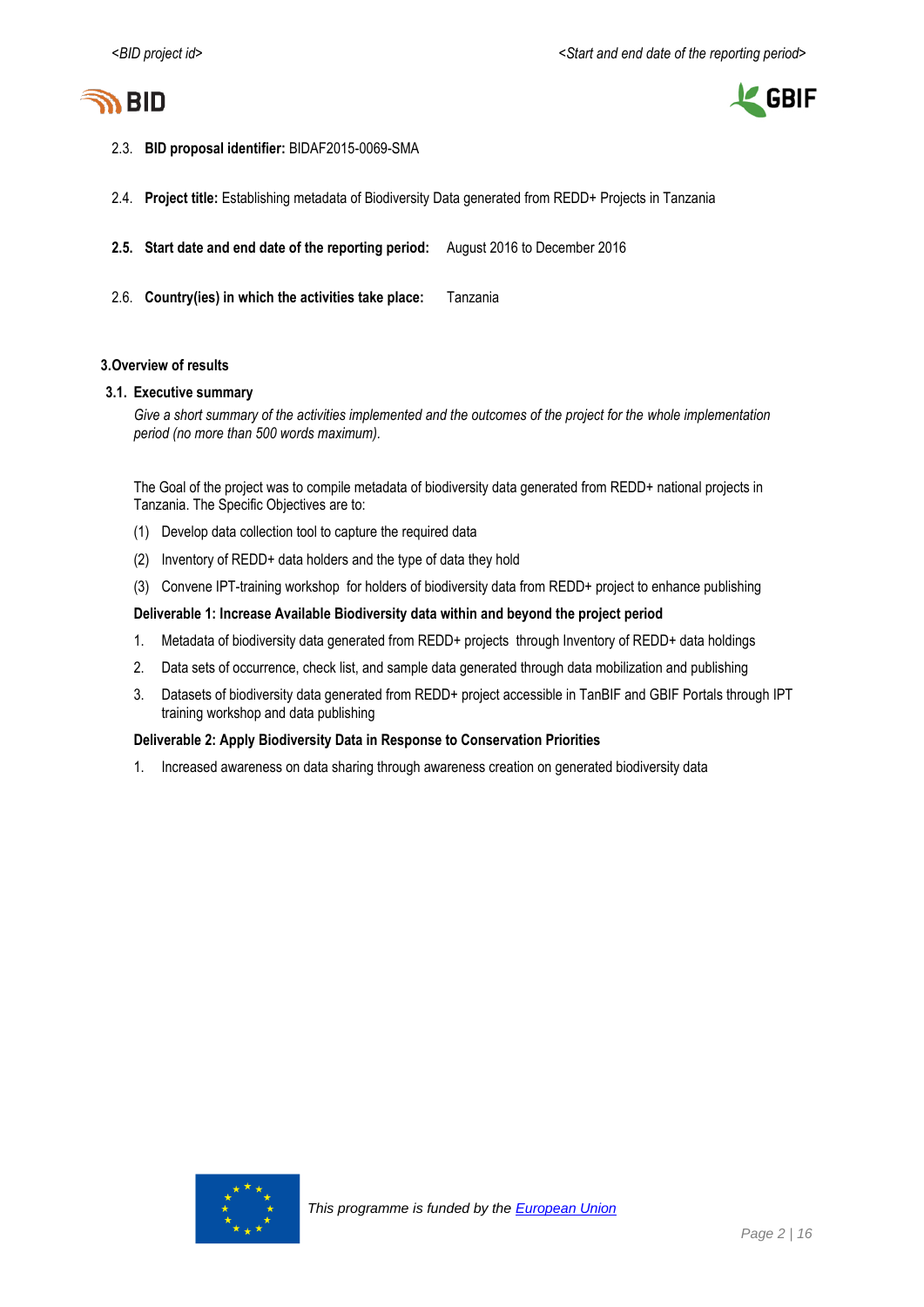



### **Achievements**

Based on our inventory of REDD+ data holders, only 4 out of the 7 REDD+ projects hold relevant data for this project. Others collected data on socio-economic and institutional aspects of REDD+. Most of the projects were cantered around REDD+ thus consideration was on trees and carbon storage in forest/woodland ecosystems. The data compiled therefore include mainly information on tree species. In this respect data on tree species, location (GPS coordinates) was focused on the 5 REDD+ projects which have data relevant to species occurrences. The 7 projects are described below including those 5 projects considered to have relevant data for the project. It has been difficult to obtain data from one relevant project though plans to get the data are still viable. In this case we therefore on Projects 1, 2 3 and 4 for which we already compiled the information into Darwin Core Standards pending publication into IPT. The publication into IPT has been constrained by the fact that our portal is down and non functional at the moment. Our plan is to request the use of other portals where relevant.

We have compiled two types of data into Darwin Core Archive Standards depending on the type of data we collected. These include

### **Occurrence Data**

The project prepared 8 Darwin Core Achieves of Occurrence data from 3 different data holders and vegetation types (Table 1). The occurrence data composed of recommended Darwin Core terms and option terms to facilitate reusability of this biodiversity data ready for publication. The data has been published on the GBIF Portal

#### **Checklist Data**

We prepared one complete Darwin Core Achieves of checklist data from Jane Goodall Institute (JGI) for 5 combined vegetation types (Table 2)*.* Similarly, the data compose of all recommended and optional Darwin Core terms and the data has been published on the GBIF Portal

### *(1) Enhancing capacity to deliver short and long term Data on Forest Carbon Stocks in Tanzania (WWF-TPO SUA and University of York)*

This project replaced the TATEDO Project which focused mainly on energy and did not generate relevant data for our project. The purpose of this project was to contribute core data to the Tanzanian national monitoring, reporting and verification (MRV) system that forms a part of the comprehensive forest carbon monitoring system for the country and build capacity for sustainability in the future. Its activities therefore included establishment and assessment of baseline carbon plots in different vegetation types, hemispherical photographic survey of the plots to determine the Leaf Area Index (LAI) for the different vegetation, testing of LiDar technology in Tanzanian forest habitats, soil carbon survey across Tanzanian vegetation types and production of a range of future scenarios for changes in carbon stocks.

The following has been done with respect to our project

- Data on tree species and their location (GPS coordinates) collated for 5 vegetation types in Tanzania Miombo woodlands, Acacia woodlands, Volcanic mountains, Crystalline Mountains and Coastal Forests
- The data has been compiled into Darwin Core Archive Standards and published on the GBIF Portal
- A total of 139 miombo woodland tree species, 82 costal forest species, 95 species from Acacia/Commiphora woodlands, 56 from evergreen forests on the Eastern Arc crystalline mountains and 120 from Forests on volcanic mountains have been published from this project (Table 1)

### *(2) Combining REDD, PFM and FSC Certification in South-Eastern Tanzania (Mpingo Conservation and Development Initiative)*

This REDD+ project sought to advance forest conservation in Tanzania by generating sustainable income for communities, thus providing incentives for them to manage local forests responsibly. The project was undertaken in the coastal forests of South-Eastern Tanzania. It was designed to complement sustainable, Forest Stewardship Councilcertified timber production under our group certificate, and thus helps to ensure the viability of community forestry as a sustainable enterprise in Tanzania. Where sufficient surplus income can be generated from REDD+, this will be used to support expansion of the area of forest under community control

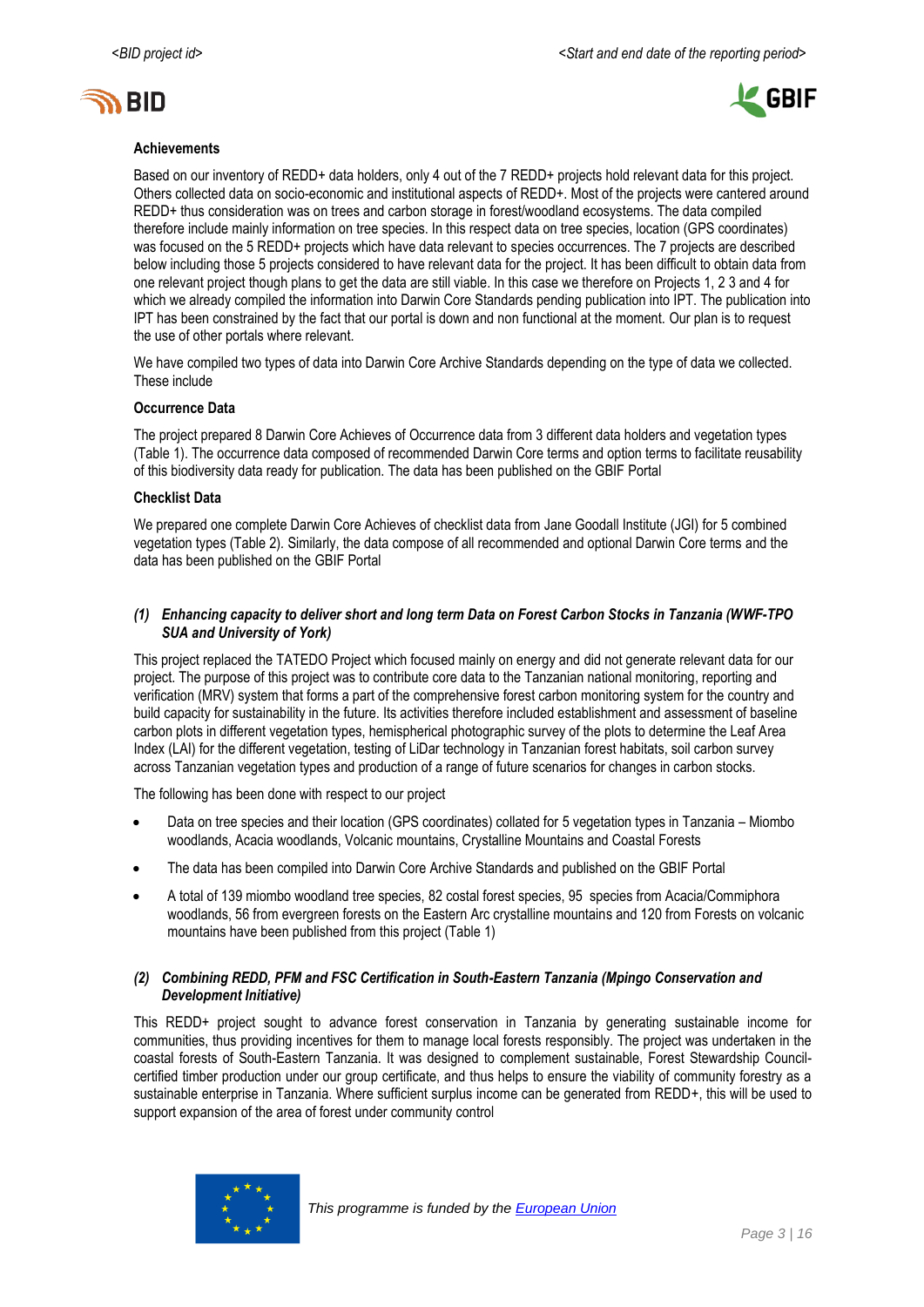



- Data on tree species have been collated with the location of each species.
- The data has been compiled into Darwin Core Archive Standards and published on GBIF portal.
- A total of 73 tree species from this project have been published (Table 1)

#### *(3) Piloting REDD+ in the Pugu -Kazimzumbwi Forests Reserves (Wildlife Conservation Society of Tanzania)*

The project aimed at Reducing CO<sub>2</sub> emissions through curbing deforestation and forest degradation in the Pugu and Kazimzumbwi National Forest Reserves. This was implemented through facilitating the management of the two Forest Reserves through PFM, maintaining the integrity of the two Forest Reserves by surveying and boundary demarcation, assisting in settlement of boundary disputes with adjacent village communities, designing and implementing knowledge management, education and awareness strategy, conducting social-economic study of the area including potential environmentally friendly IGAs and implementing legal, governance and institutional frameworks and arrangements for the project under the existing laws. Further and relevant to our project was Monitoring, Reporting and Verification (MRV) of reduction in carbon emissions including monitoring of deforestation and forest degradation in the two Forest Reserves.

- Data on tree species enumerated during MRV process have been collated
- The collated data has been compiled into Darwin Core Archive Standards and published on the GBIF portal.
- A total of 33 tree species from this project have been published (Table 1)

### *(4) Building* **REDD** *readiness in the Masito Ugalla Ecosystem* **Pilot** *Area in Support of Tanzania's National*  **REDD** *Strategy (Jane Goodall Institute)*

The project on building REDD+ Readiness in the Masito Ugalla Ecosystem (MUE) Area in Support of Tanzania's National REDD Strategy aimed to enable communities and high biodiversity value forests in western Tanzania to benefit from REDD based global approaches to climate change mitigation. The project was undertaken in western Tanzania, Kigoma Region.

- The data set from this project has been collated
- The collated data has been compiled into a checklist of tree species using the Darwin Core Standards and published on the GBIF Portal
- A total of 71 tree species have been published from this project (Table 2)

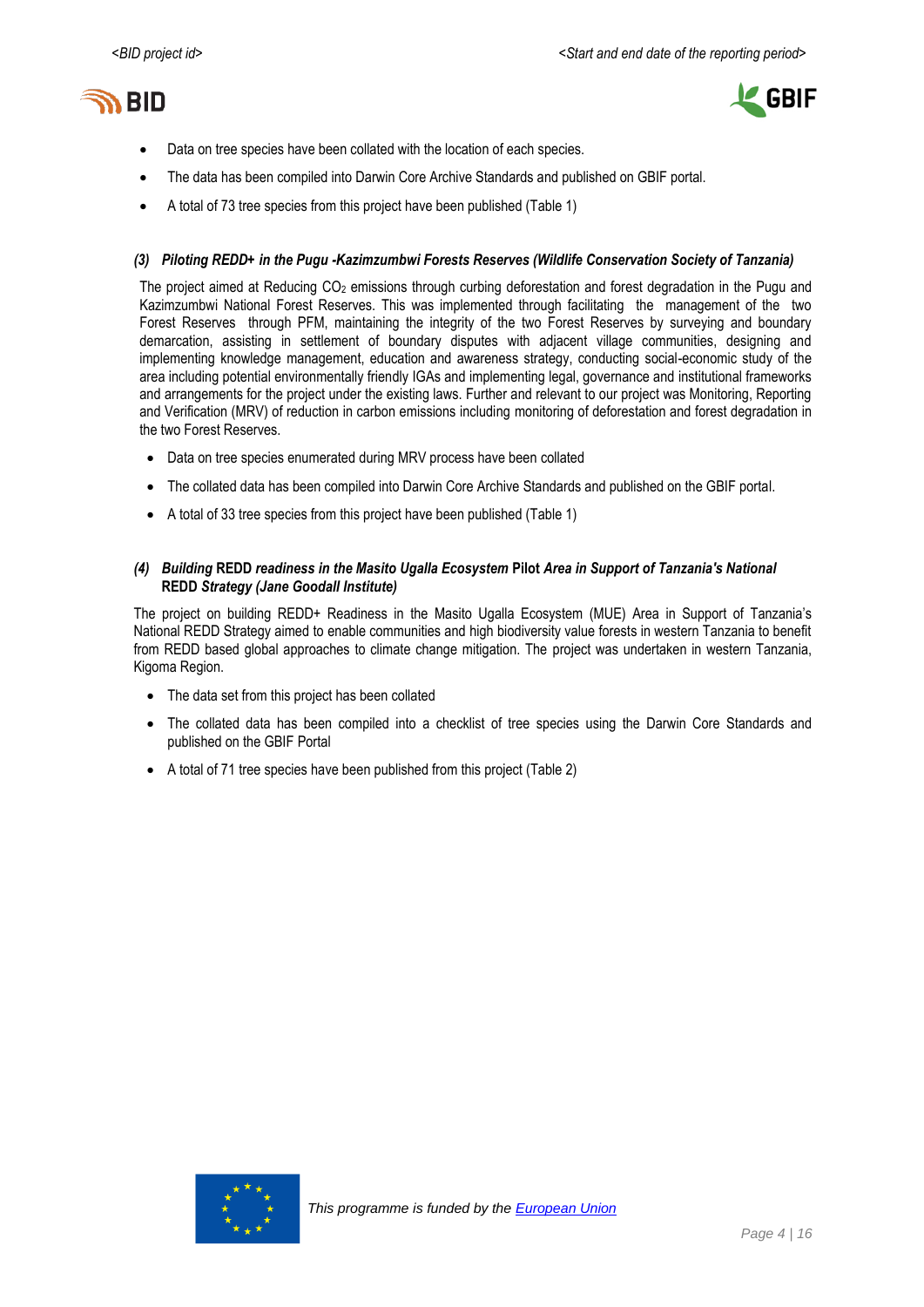



| Data Holder     | <b>Vegetation Type</b>           |                                      |
|-----------------|----------------------------------|--------------------------------------|
|                 |                                  | <b>Approx Number of Tree Species</b> |
| <b>WWF/SUA</b>  | Miombo woodland                  | 139                                  |
| <b>WWF/SUA</b>  | <b>Coastal Forests</b>           | 81                                   |
| <b>WWF/SUA</b>  | Acacia/Commiphora woodlands      | 95                                   |
| <b>WWF/SUA</b>  | Forests on crystalline Mountains | 56                                   |
| <b>WWF/SUA</b>  | Forests on volcanic mountains    | 120                                  |
| <b>MCDI</b>     | Coastal Miombo Woodlands         | 81                                   |
| <b>WCST/SUA</b> | <b>Coastal Forest</b>            | 33                                   |

### **Table 1: Occurrence Metadata Characteristics of REDD+ Projects in Tanzania**

# **Table 2: Checklist Metadata Characteristics of REDD+ Project in Tanzania**

| Data Holder | Vegetation<br><b>vpe</b> | <b>Number of Tree Species</b> |
|-------------|--------------------------|-------------------------------|
| JGI         | Miombo woodland          |                               |

### *(5) REDD Readiness in the Southern Highlands of Tanzania (Wildlife Conservation Society)*

The Project sought to develop both the capacity and knowledge for Tanzania to participate actively and comprehensively in REDD+ activities. The emphasis has been placed in and around the threatened montane forests of Tanzania's Southern Highlands (Mt Rungwe Nature Reserve, Livingstone Forest Reserve, Mporoto Forest Reserve and Mbizi Forest Reserve). The activities in this REDD+ pilot project encompass carrying out a robust baseline study and provide methods for estimating deforestation, carbon sequestration and emissions, as well as participatory monitoring in the four most important Southern Highlands forests. Furthermore, the project has implemented economic incentives that provide benefit sharing to local communities, and environmental education and reforestation programs that address the drivers of local forest degradation. The project also assessed vegetation and forest condition sampling and collected data on forest resource and carbon usage by the community adjacent the protected areas. The data on vegetation assessment in the forests is pertinent to our project though we were not able to access the data.

# *(6) Reducing Emissions from Deforestation and Forest Degradation (REDD+) pilot project in the Kolo Hills Forests in Tanzania (African Wildlife Foundation)*

The project aims to save 125,000 tons of carbon dioxide equivalent annually from avoided deforestation and forest degradation. The project worked with small-land farmers from 21 different villages to manage some 42,000 hectares of semiarid forest in part through land-use planning to ensure agricultural productivity and sustainable, long-term development. Because the deforestation is caused largely by agriculture, the project provided more than 170 farmers with improved seed, fertilizer, and training in profitable conservation-farming techniques which resulted in an eightfold increase in agricultural production from 300 kilograms/acre to 2,400 kilograms/acre of maize output in 2011. Ten (10) villages completed land-use planning and villagers are reporting a stronger understanding of their environment and the need to protect forests. This project did not generate any species data thus the information generated was not suitable to our project

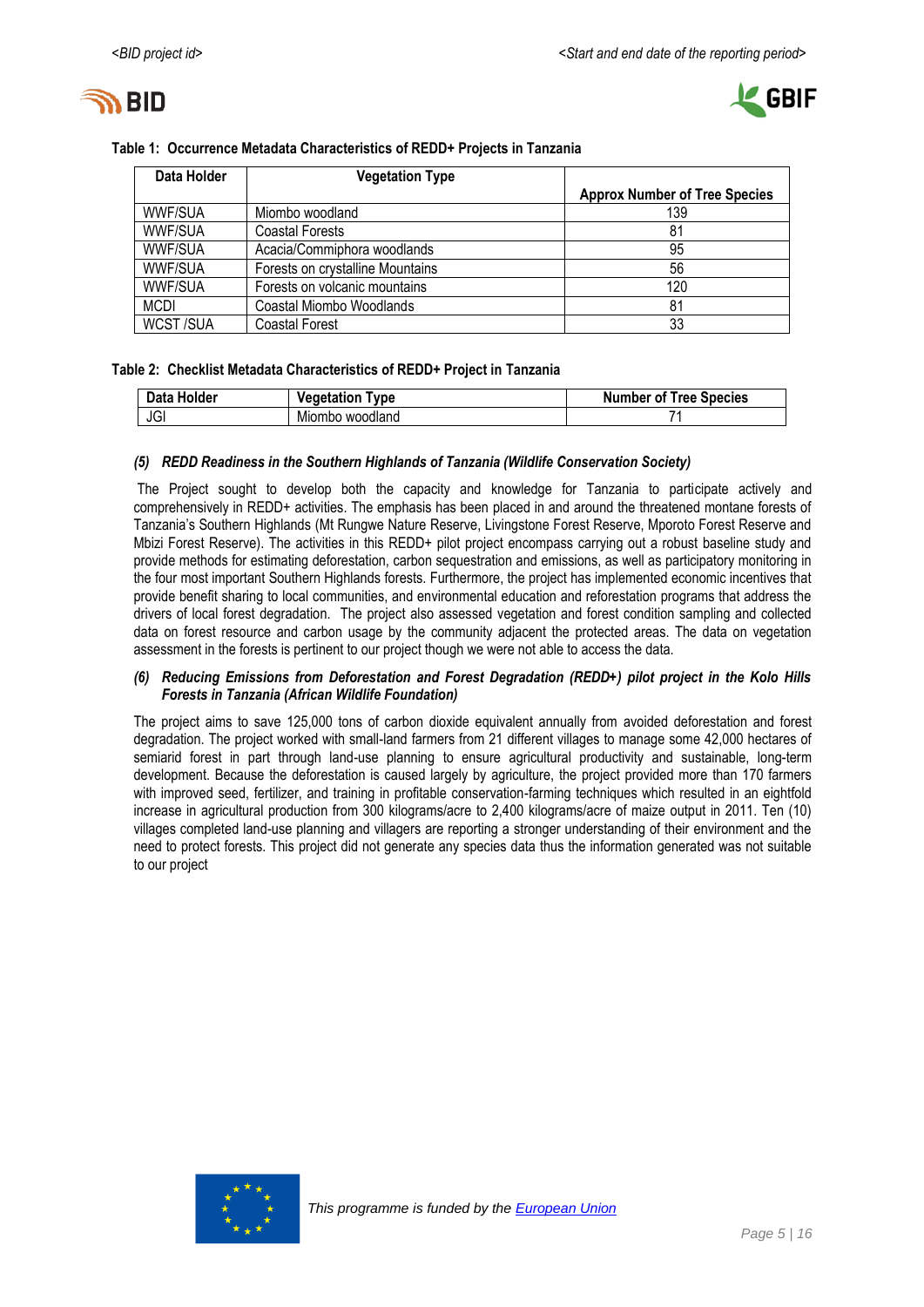



# *(7) Making REDD Work for Communities and Forest Conservation in Tanzania (Tanzania Forest Conservation Group -TFCG)*

Making REDD work for communities and forest conservation in Tanzania' aimed at reducing greenhouse gas emissions from deforestation and forest degradation in Tanzania in ways that provide direct and equitable incentives to communities to conserve and manage forests sustainably. The project purpose was to demonstrate, at local, national and international levels, a pro-poor approach to reducing deforestation and forest degradation by generating equitable financial incentives from the global carbon market for communities that are sustainably managing or conserving Tanzanian forests at community level. The project piloted a mechanism whereby REDD+ finance can bring about additional reductions in greenhouse gas emissions by channelling tangible incentives to reduce deforestation as directly as possible to communities with forests on their land. In the absence of a compliance market for REDD or a fund-based mechanism, the project is assisting communities to access funds from the voluntary carbon market. The model could also be used to channel different types of REDD+ finance to communities. The project did not generate species data that are relevant to our project.

# **3.2. Progress against expected milestones:**

| <b>Expected milestones/activities</b>                                                                                                                    | Completed?<br>Yes/No | <b>Explanatory notes</b>                                                                                                                                                                                                                                                                                                                                                                                                                                                                                                                                                                                                                                        | <b>Sources of verification</b>                                             |
|----------------------------------------------------------------------------------------------------------------------------------------------------------|----------------------|-----------------------------------------------------------------------------------------------------------------------------------------------------------------------------------------------------------------------------------------------------------------------------------------------------------------------------------------------------------------------------------------------------------------------------------------------------------------------------------------------------------------------------------------------------------------------------------------------------------------------------------------------------------------|----------------------------------------------------------------------------|
| Completed capacity self-assessment<br>questionnaire for data holding institutions<br>(http://www.gbif.org/resource/82785)                                | Yes                  | Most of the instituions require capacity<br>enhancement on the whole aspect of<br>establishing data base suitable for GBIF<br>and publishing data. Capacity for data<br>publishing was enhanced through a data<br>publishing workshop held in Morogoro in<br>August 2017.                                                                                                                                                                                                                                                                                                                                                                                       | <b>Capacity Assessment report</b><br>submitted                             |
| The instituton that will publish your data is<br>registered with GBIF.org<br>For registered data publishers see:<br>http://www.gbif.org/publisher/search | Yes                  | Sokoine University of Agriculture,<br>Department of Forest Biology (currently -<br>the Department of Ecosystems and<br>Conservation) is registered and endosed<br>by TanBIF                                                                                                                                                                                                                                                                                                                                                                                                                                                                                     | http://www.gbif.org/publisher/<br>a8864fd2-f4f9-40b1-bd9d-<br>a8767e12b9ab |
| The data users identified in the full<br>proposal have documented their intended<br>use of the mobilized data and provided<br>early feedback             | Yes                  | Some of the instituions document their<br>intended use of the data<br>The Vice Presidents Office (VPO)<br>Department of Environment will use<br>the data as a basis to establish the<br>national Reference for REDD+<br>activities<br>The instituions that attended the data<br>publishing workshop were keen to use the<br>information in their work as necessary<br>WWF-Tanzania Program Office will<br>$\bullet$<br>use the data in informating<br>conservation decisions and avocacy<br>MCDI will use the data to informa<br>$\bullet$<br>conservation of biodiversity in costal<br>woodlands and a basis for forest<br>certification and REDD+ co-benefits | http://www.forestry.suanet.ac<br>.tz/forestrybiology/                      |

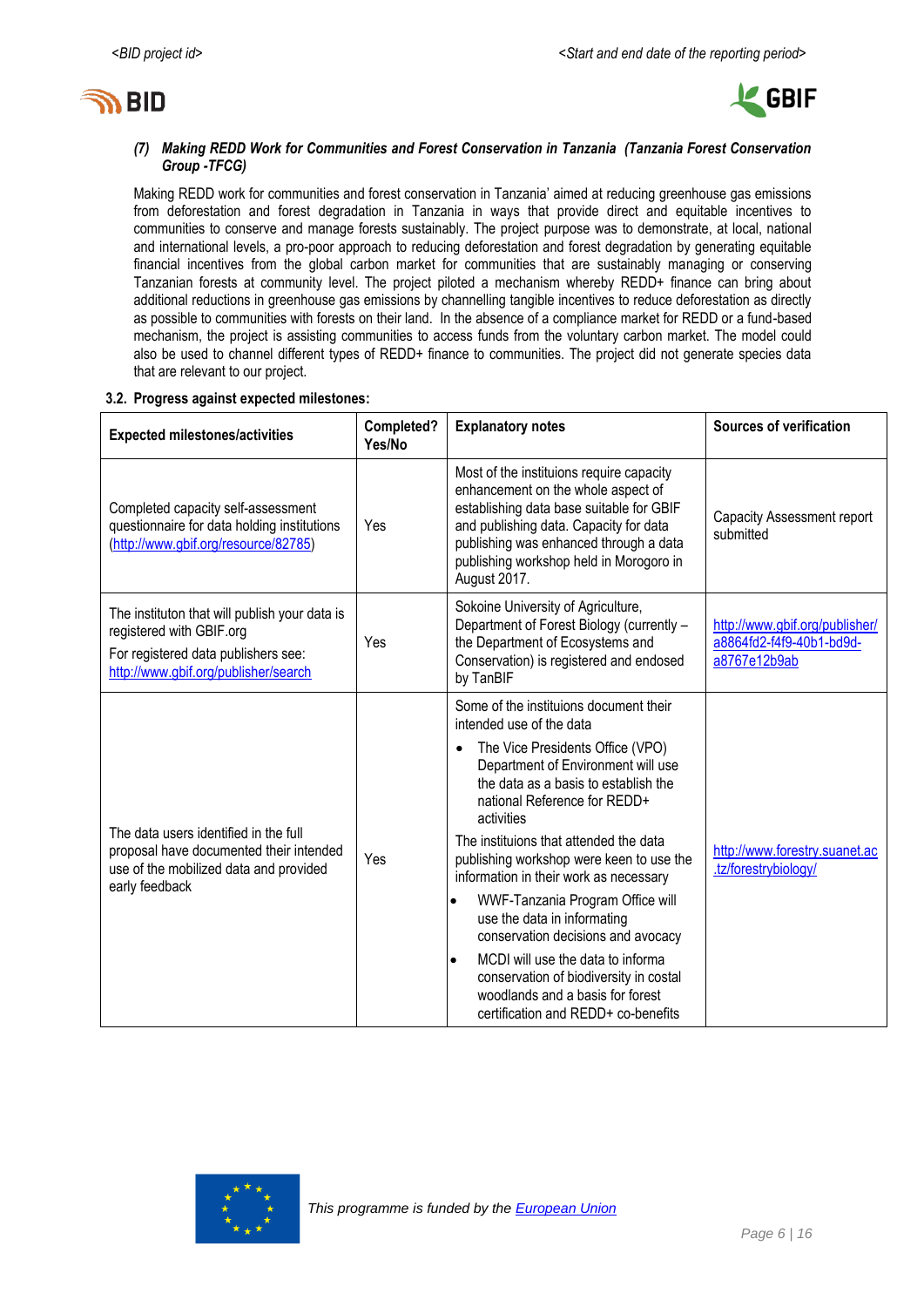



# **3.3. Project deliverables and activities**

*Refer to the table in section 2.2 "Deliverables, activities and reporting criteria" of your BID full proposal. Provide updates on the status of each of planned deliverables. We remind you that all deliverables should be completed at the time of drafting this report (end of implementation period). In the event of unexpected delay, please provide detailed explanatory notes and indicate planned completion date. Add as many rows as needed.*

| <b>Deliverable</b>                                                                   | <b>Related activity</b>                                                                                   | Completed<br>? Yes/No                          | <b>Explanatory notes</b>                                                                                                                                                                                                                                                                                                                                                                                                                                       | Sources of<br>verification                                                                                                                                                                                                                                                                |
|--------------------------------------------------------------------------------------|-----------------------------------------------------------------------------------------------------------|------------------------------------------------|----------------------------------------------------------------------------------------------------------------------------------------------------------------------------------------------------------------------------------------------------------------------------------------------------------------------------------------------------------------------------------------------------------------------------------------------------------------|-------------------------------------------------------------------------------------------------------------------------------------------------------------------------------------------------------------------------------------------------------------------------------------------|
|                                                                                      | Inventory of REDD+<br>data holders and the<br>type of data they hold                                      |                                                | An Inventory of data holders and data holdings was<br>undertaken. Available data were compiled and<br>published in the GBIF Portal. Five Datasets have<br>been published.                                                                                                                                                                                                                                                                                      | Published Data on<br><b>GBIF Portal</b>                                                                                                                                                                                                                                                   |
|                                                                                      |                                                                                                           |                                                | • Tree species occurrence Miombo Woodland in<br>Western Tanzania                                                                                                                                                                                                                                                                                                                                                                                               |                                                                                                                                                                                                                                                                                           |
|                                                                                      |                                                                                                           |                                                | • Tree species occurrence Miombo Woodland in<br>Western Tanzania                                                                                                                                                                                                                                                                                                                                                                                               |                                                                                                                                                                                                                                                                                           |
|                                                                                      |                                                                                                           | Yes                                            | • The Occurrence Data of Tree species for Coastal<br>Forest of Tanzania                                                                                                                                                                                                                                                                                                                                                                                        |                                                                                                                                                                                                                                                                                           |
| Increase<br>Available                                                                |                                                                                                           |                                                | • Tree Species Occurrence Data of Acacia-<br>Commiphora Woodland of Tanzania                                                                                                                                                                                                                                                                                                                                                                                   |                                                                                                                                                                                                                                                                                           |
| Biodiversity<br>data within                                                          |                                                                                                           |                                                | • Occurrence data of tree species for crystalline<br>Mountain Forest of Tanzania                                                                                                                                                                                                                                                                                                                                                                               |                                                                                                                                                                                                                                                                                           |
| and beyond<br>the project<br>period                                                  |                                                                                                           |                                                | • Establishing Metadata of Biodiversity Data<br>Generated From REDD+ Projects in Tanzania                                                                                                                                                                                                                                                                                                                                                                      |                                                                                                                                                                                                                                                                                           |
|                                                                                      | Convene IPT-training<br>workshop for holders<br>Morogoro on 14th to 15th August 2017.                     | A two-day data publishing workshop was held in | List of participants<br>and Topics covered                                                                                                                                                                                                                                                                                                                                                                                                                     |                                                                                                                                                                                                                                                                                           |
|                                                                                      | of biodiversity data<br>from REDD+ project to<br>enhance publishing                                       | Yes                                            | This workshop was attended by participants from<br>different institutions. These included MSc Students<br>Department of Ecosystems<br>the<br>from<br>and<br>Conservation at Sokoine University of Agriculture, a<br>representative from Miombo Conservation and<br>Development Initiative (MCDI), representative from<br>COSTECH - TanBIF, the National Carbon Monitoring<br>Center (NCMC) and representatives from WWF-<br>Tanzania Program Office (WWF-TPO). | in the training                                                                                                                                                                                                                                                                           |
| Apply<br><b>Biodiversity</b><br>Data in<br>Response to<br>Conservation<br>Priorities | Increased awareness<br>on data sharing<br>through awareness<br>creation on generated<br>biodiversity data | Yes                                            | Data publishing ad training on IPT increased the<br>awareness of the participants on the application of the<br>data in conservation prioroties. Dtata users have<br>incewased their knowledge on how to sue the data in<br>decision making                                                                                                                                                                                                                     | Published data on<br><b>GBIF Portal and</b><br>participants who<br>attended the<br>workshop - WWF<br>Tanzania Program<br>Office, MCDI,<br>students at Sokoine<br>University of<br>Agriculture,<br>Department of<br>Ecosystems amd<br>cConsevation (DEC)<br>use of the data in<br>training |

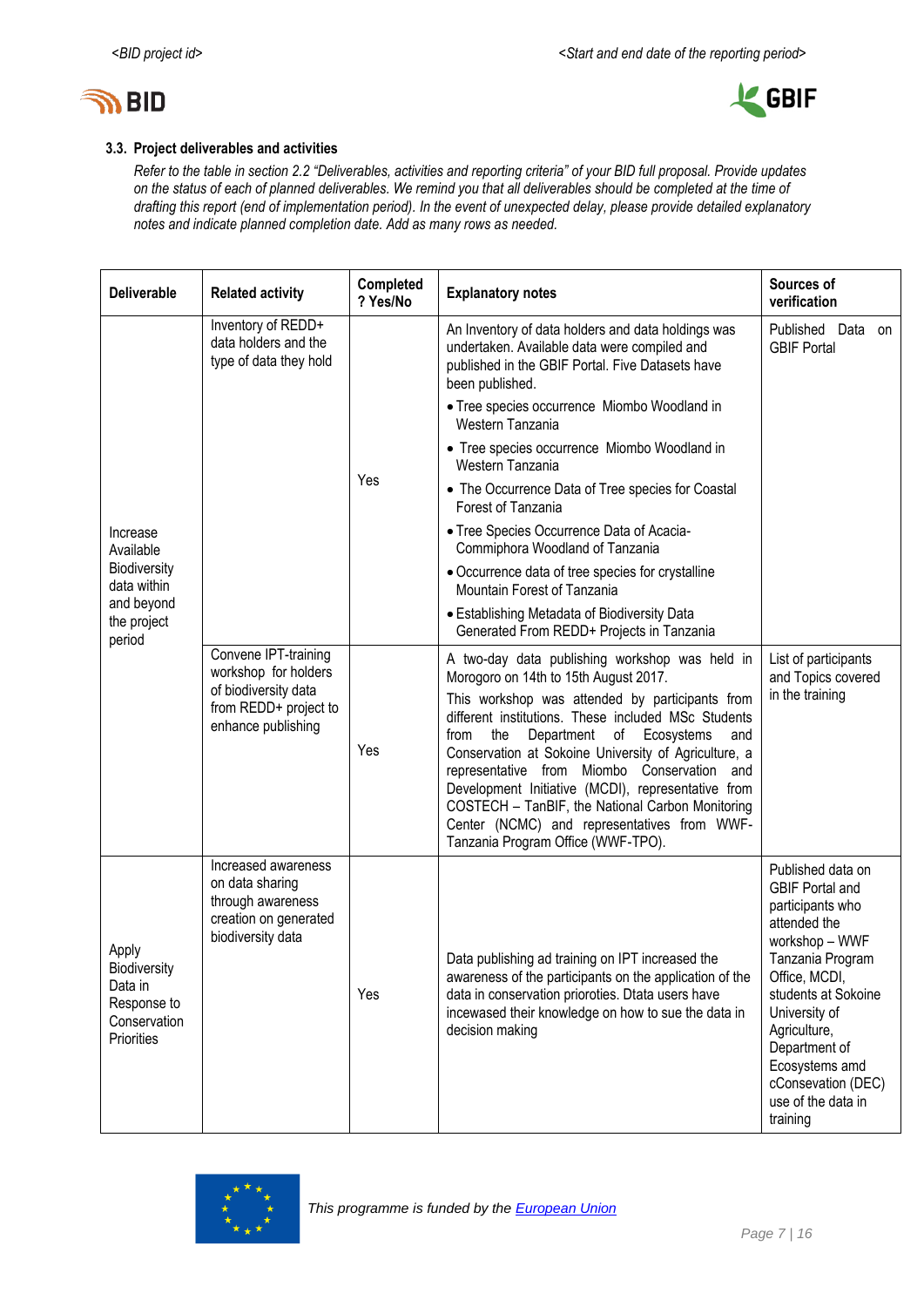



# **3.4. Datasets published on GBIF.org**

*If the dataset is not yet published, please indicate detailed explanation about causes of delays". Add as many rows as needed.*

| <b>Dataset title</b>                                                                                      | <b>Publishing</b><br>institution                                                                             | <b>DOI or URL/Planned</b><br>hosting institution                                                                                 | Date/expected<br>date of<br>publication | <b>Explanatory notes</b>                                                                                                                                                                                                     |
|-----------------------------------------------------------------------------------------------------------|--------------------------------------------------------------------------------------------------------------|----------------------------------------------------------------------------------------------------------------------------------|-----------------------------------------|------------------------------------------------------------------------------------------------------------------------------------------------------------------------------------------------------------------------------|
| <b>Tree Species</b><br>Occurrence in<br>Miombo<br>Woodland of<br>Tanzania                                 | Department of<br>Ecosystems and<br>Conservation<br>Sokoine University of<br>Agrivulture Morogoro<br>Tanzania | Department of<br>Ecosystems and<br>Conservation, Sokoine<br>University of Agriculture<br>Morogoro Tanzania<br>DOI10.15468/ypcgtg | April 9, 2018                           | The data has been compiled as<br>Occurence data into Darwin Core<br>Archive Standards and published in<br><b>GBIF Portal</b><br>https://www.gbif.org/dataset/7fa4ed8c-<br>e879-465f-acd2-2e65f398cc96.                       |
| Tree species<br>occurrence<br>Miombo<br>Woodland in<br>Western<br>Tanzania                                | Department of<br>Ecosystems and<br>Conservation<br>Sokoine University of<br>Agrivulture Morogoro<br>Tanzania | Department of<br>Ecosystems and<br>Conservation, Sokoine<br>University of Agriculture<br>Morogoro Tanzania                       | April 7, 2018                           | The data has been compiled as<br>occurence Data into Darwin Core<br>Archive Standards and published in the<br><b>GBIF Portal.</b><br>http://www.edms.sua.ac.tz/ipt/resource?<br>$r = c$ sua                                  |
| The<br>Occurrence<br>Data of Tree<br>species for<br><b>Coastal Forest</b><br>of Tanzania                  | Department of<br>Ecosystems and<br>Conservation<br>Sokoine University of<br>Agrivulture Morogoro<br>Tanzania | Department of<br>Ecosystems and<br>Conservation, Sokoine<br>University of Agriculture<br>Morogoro Tanzania                       | April 7, 2018                           | The data has been compiled as<br>occurence Data into Darwin Core<br>Archive Standards and published in the<br><b>GBIF Portal.</b><br>http://www.edms.sua.ac.tz/ipt/resource?<br>$r = \cos\theta$ v=1.2                       |
| <b>Tree Species</b><br>Occurrence<br>Data of<br>Acacia-<br>Commiphora<br>Woodland of<br>Tanzania          | Department of<br>Ecosystems and<br>Conservation<br>Sokoine University of<br>Agrivulture Morogoro<br>Tanzania | Department of<br>Ecosystems and<br>Conservation, Sokoine<br>University of Agriculture<br>Morogoro Tanzania                       | April 9, 2018                           | The data has been compiled as<br>occurence Data into Darwin Core<br>Archive Standards and published in the<br><b>GBIF Portal.</b><br>http://www.edms.sua.ac.tz/ipt/resource?<br>$r = acsua&v = 1.0$                          |
| Occurrence<br>data of tree<br>species for<br>crystalline<br>Mountain<br>Forest of<br>Tanzania             | Department of<br>Ecosystems and<br>Conservation<br>Sokoine University of<br>Agrivulture Morogoro<br>Tanzania | Department of<br>Ecosystems and<br>Conservation, Sokoine<br>University of Agriculture<br>Morogoro Tanzania                       | April 3, 2018                           | The data has been compiled as<br>occurence Data into Darwin Core<br>Archive Standards and published in the<br>GBIF Portal. 5e5d014b-2bd1-45b2-<br>a266-af3064370085.<br>http://www.edms.sua.ac.tz/ipt/resource?<br>$r = crm$ |
| Establishing<br>Metadata of<br>Biodiversity<br>Data<br>Generated<br>From REDD+<br>Projects in<br>Tanzania | Department of<br>Ecosystems and<br>Conservation<br>Sokoine University of<br>Agrivulture Morogoro<br>Tanzania | Department of<br>Ecosystems and<br>Conservation, Sokoine<br>University of Agriculture<br>Morogoro Tanzania                       | April 3, 2018                           | The data has been compiled as<br>occurence Data into Darwin Core<br>Archive Standards and published in the<br><b>GBIF Portal.</b><br>http://www.edms.sua.ac.tz/ipt/resource?<br>r=reddsua                                    |

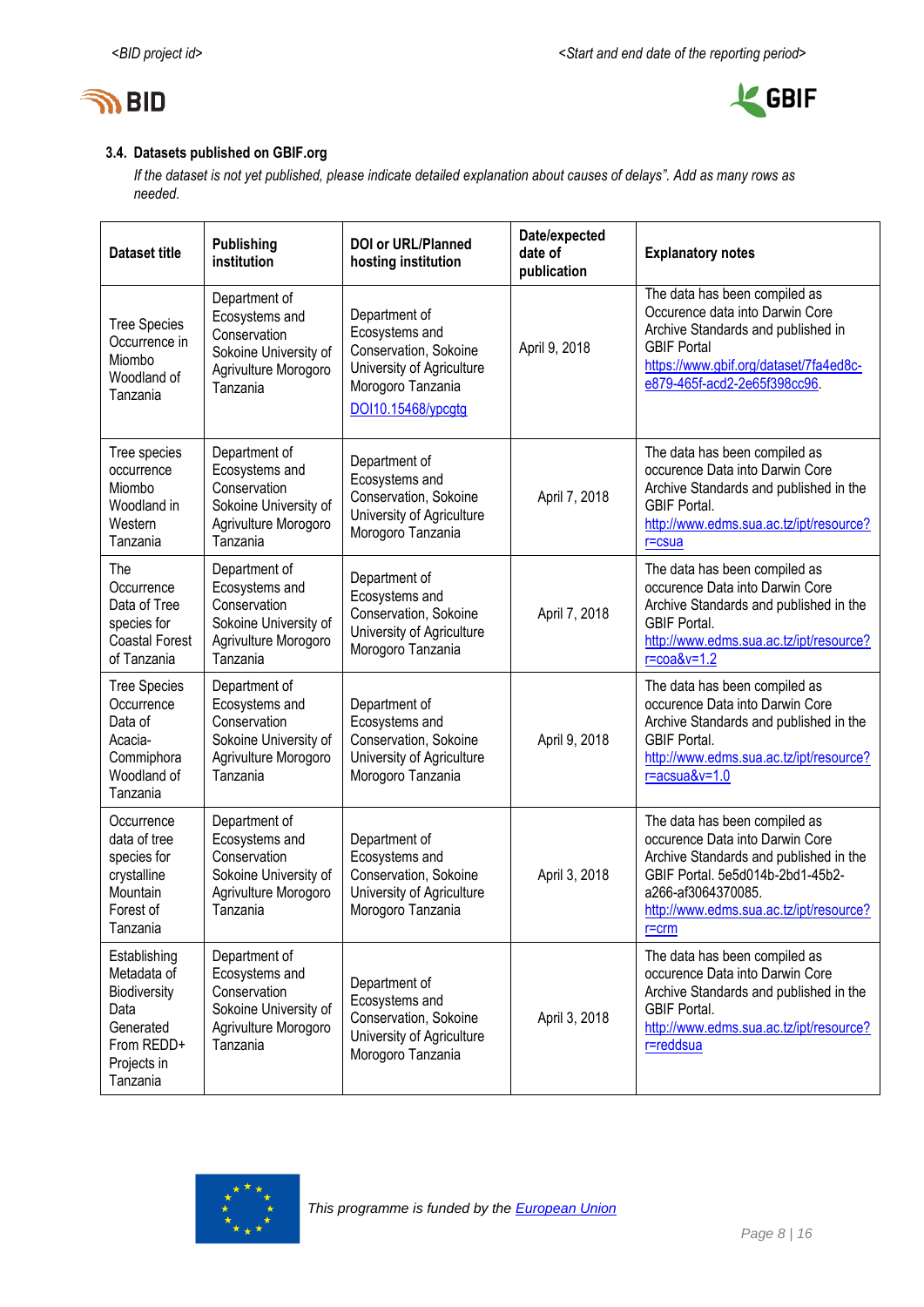



# **3.5. Examples of use of biodiversity data available through GBIF**

*Use the table to document use or planned use of data available through GBIF as part of your project. You may want to refer to the section 2.5 'Plan to support the integration of biodiversity information into policy and decision-making processes' of your BID full proposal. Please provide the DOI for datasets published on GBIF or data downloaded from GBIF in the "Dataset" column. Briefly describe how the data have been used or are planned to be used in the "Data use" column (ca. 50 words). Provide the date or approximate time frame in months for the use or planned use in the "Date/time frame" column. Please provide links to any documents or webpages documenting the use in the "Sources of verification" column. Add as many rows as needed.*

| <b>Dataset</b>                                                                       | Data user                                                                                                                                                                                                                                                                | Data use                                                                                                                                                                                                                                                                                                                                           | Date/time<br>frame | Sources of<br>verification                                                                                                                                                                                                                                                    | <b>Notes</b>                                                                                                                                    |
|--------------------------------------------------------------------------------------|--------------------------------------------------------------------------------------------------------------------------------------------------------------------------------------------------------------------------------------------------------------------------|----------------------------------------------------------------------------------------------------------------------------------------------------------------------------------------------------------------------------------------------------------------------------------------------------------------------------------------------------|--------------------|-------------------------------------------------------------------------------------------------------------------------------------------------------------------------------------------------------------------------------------------------------------------------------|-------------------------------------------------------------------------------------------------------------------------------------------------|
| <b>Tree Species</b><br>Occurrence in<br>Miombo<br>Woodlands of<br>Tanzania           | • Vice Presidents<br>Office -<br>Department of<br>Environment<br>• Tanzania Forest<br>Service (TFS)<br>• WWF Tanzania<br>Program Office                                                                                                                                  | · To enhance REDD+ processes in<br>Tanzania,<br>· Forest Conservation, Biodiversity<br>Conservation<br>• Determination of Emission Factors and<br>the National Forest Emission Levels<br>• Training by the Department of<br>Ecosystems and Conservation (DEC                                                                                       | 2017               | ·Vice President's<br>Office, Department<br>of the<br>Environment,<br>•Ministry of Natural<br>Resources in<br>Tanzania<br>·WWF Tanzania<br>Program Office                                                                                                                      | REDD+ Pilot<br>data meant to<br>be free access<br>public domain<br>to contribute to<br>the REDD+<br>rediness and<br>Training in<br>Tanzania     |
| Tree species<br>Occurrence in<br>Miombo<br>Woodland in<br>Western<br>Tanzania        | • Vice Presidents<br>Office -<br>Department of<br>Environment<br>• Tanzania Forest<br>Service (TFS)<br>Jane Goodall<br>Institute (JGI)                                                                                                                                   | • To enhance REDD+ processes in<br>Tanzania,<br>• Determination of Emission Factors and<br>the National Forest Emission Levels<br>• Forest Conservation, Biodiversity<br>• Conservation in the Masito Ugalla<br>Ecosystem<br>• Training by the Department of<br>Ecosystems and Conservation (DEC                                                   | 2017               | ·Vice President's<br>Office, Department<br>of the Environment<br>• TFS - Ministry of<br><b>Natural Resources</b><br>in Tanzania<br>·Jane Goodal<br>Institute (JGI)                                                                                                            | REDD+ Pilot<br>data meant to<br>be free access<br>public domain<br>to contribute to<br>the REDD+<br>rediness and<br>Training in<br>Tanzania     |
| The<br>Occurrence<br>Data of Tree<br>species for<br>Coastal<br>Forest of<br>Tanzania | • Vice Presidents<br>Office -<br>Department of<br>Environment<br>Tanzania Forest<br>Service (TFS)<br>• Mpingo<br>Conservation<br>and<br>Development<br>Initiative (MCDI)<br>• Department of<br>Ecosystems and<br>Conservation<br>Sokoine<br>University of<br>Agriculture | • To enhance REDD+ Coastal<br>Tanzania by Mpingo Conservation<br>and Development Initiative (MCDI),<br>• Forest Conservation, Biodiversity<br>Conservation by Tanzania Forest<br>Service<br>• Determination of Emission Factors and<br>the National Forest Emission Levels<br>• Training by the Department of<br>Ecosystems and Conservation (DEC) | 2017               | ·Vice President's<br>Office, Department<br>of the Environment<br>•TFS - Ministry of<br><b>Natural Resources</b><br>in Tanzania<br>Mpingo<br>$\bullet$<br>Conservation and<br>Development<br>Initiative (MCDI),)<br>• Department of<br>Ecosystems and<br>Conservation<br>(DEC) | REDD+ Pilot<br>data meant to<br>be free access<br>public domain<br>to contribute to<br>the REDD+<br>rediness in and<br>Traininjg in<br>Tanzania |

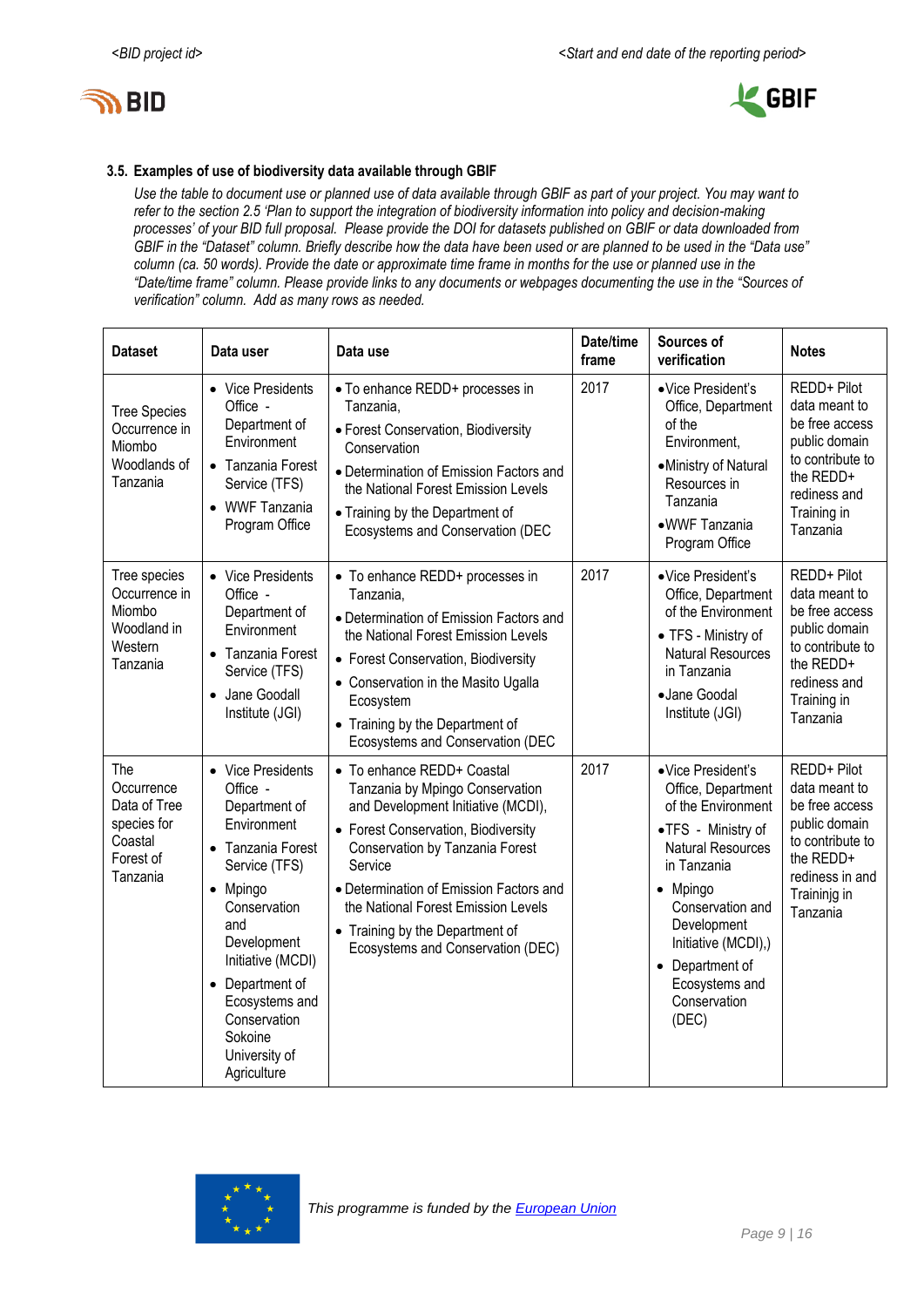



| <b>Tree Species</b><br>Occurrence<br>Data of<br>Acacia-<br>Commiphora<br>Woodlands of<br>Tanzania. | $\bullet$ | • Vice Presidents<br>$Office -$<br>Department of<br>Environment<br>Tanzania Forest<br>Service (TFS) | • Forest Conservation, Biodiversity<br>Conservation by Tanzania Forest<br>Service<br>• To enhance REDD+ processes in<br>Tanzania<br>• Determination of Emission Factors and<br>the National Forest Emission Levels |  | •Vice President's<br>Office, Department<br>of the Environment<br>•TFS - Ministry of<br><b>Natural Resources</b><br>in Tanzania<br>•Department of<br>Ecosystems and<br>Conservation<br>(DEC) | REDD+ Pilot<br>data meant to<br>be free access<br>public domain<br>to contribute to<br>the $REDD+$<br>rediness in and<br>Traininig in<br>Tanzania |
|----------------------------------------------------------------------------------------------------|-----------|-----------------------------------------------------------------------------------------------------|--------------------------------------------------------------------------------------------------------------------------------------------------------------------------------------------------------------------|--|---------------------------------------------------------------------------------------------------------------------------------------------------------------------------------------------|---------------------------------------------------------------------------------------------------------------------------------------------------|
|----------------------------------------------------------------------------------------------------|-----------|-----------------------------------------------------------------------------------------------------|--------------------------------------------------------------------------------------------------------------------------------------------------------------------------------------------------------------------|--|---------------------------------------------------------------------------------------------------------------------------------------------------------------------------------------------|---------------------------------------------------------------------------------------------------------------------------------------------------|

# **3.6. Events organized as part of the project**

*List all the events that have been organized as part of your project. Please provide links to any documents or webpages documenting the use in the "Sources of verification" column. Add as many rows as needed.*

| <b>Full title</b> | Organizing<br>institution | <b>Dates</b> | Number of<br>participants | Sources of<br>verification |
|-------------------|---------------------------|--------------|---------------------------|----------------------------|
| <b>NA</b>         | <b>NA</b>                 | <b>NA</b>    | <b>NA</b>                 | <b>NA</b>                  |
|                   |                           |              |                           |                            |

# <span id="page-9-0"></span>**4.Implementation of BID project activities**

*Refer to section 2.2 "Deliverables, activities and reporting criteria" in your BID full proposal. Provide updates on each of the activities using the reporting criteria and other sources of verification as appropriate. Sources of verification are for example links to relevant digital document, news, newsletter, brochures, copies of agreements with data holding institutions, workshop related documents, pictures, etc.*

### **4.1. Goal 1: Increase availability of biodiversity data, within and beyond the grant period**

### *Activity 1: Development of Data Capture Tool*

### **Description of implementation during the reporting period**

A data capture tool was developed that focuses on capturing information on the biodiversity aspects of REDD+ projects especially tree species which was the most important element in REDD+ projects

### *Activity 2: Establish contacts with REDD+ project leaders*

### **Description of implementation during the reporting period**

Contacts were established with project leaders of the REDD+ projects that include WWF/SUA, MCDI, JGI, TFCG, AWF, WCS and WCST. These contacts established the type of data held, format in which they are held, whether the data are relevant to our project and the willingness to make the data available for the project.

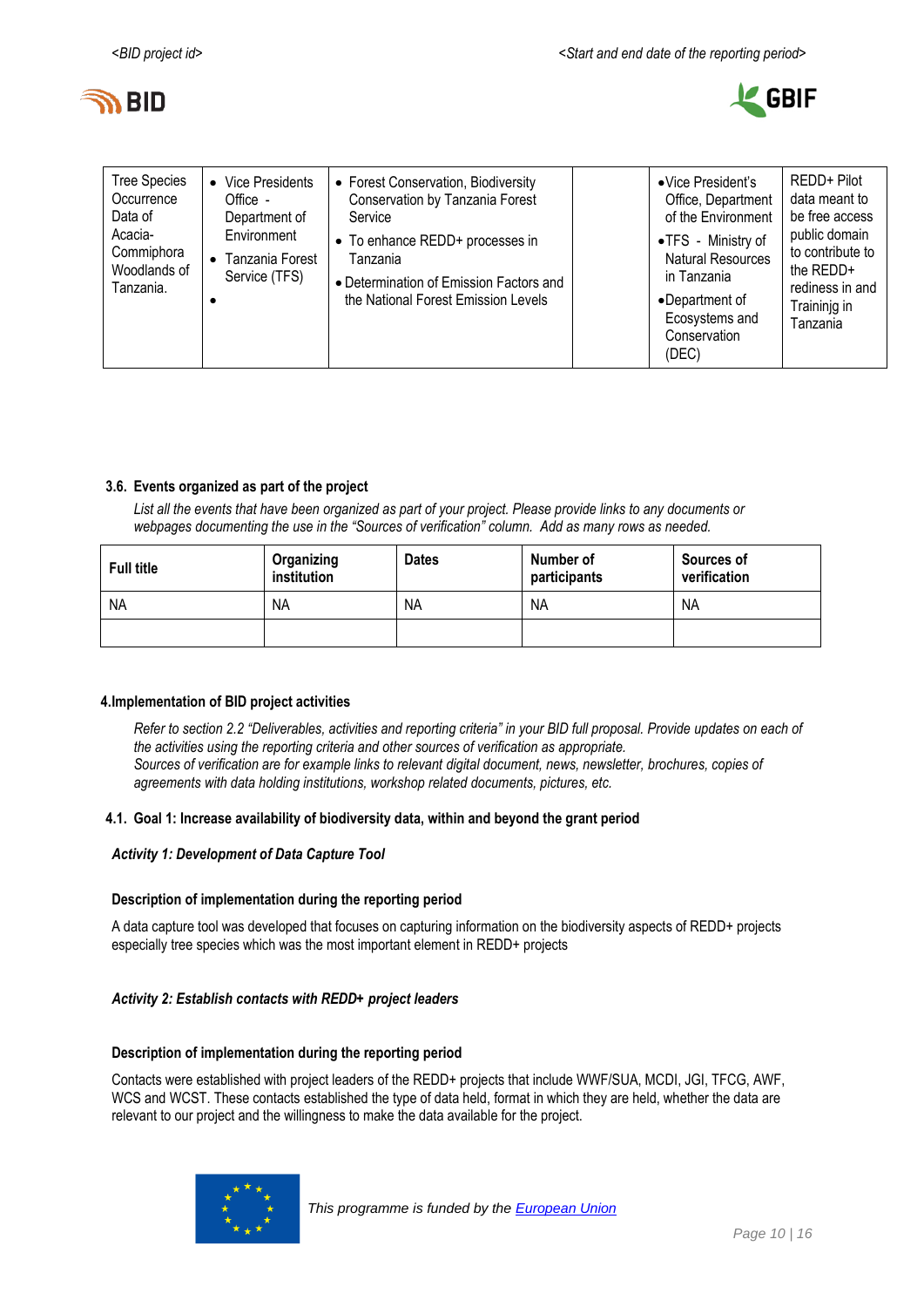



# *Activity 3: Inventory of data holdings*

### **Description of implementation during the reporting period**

The data holdings include large data sets collected from a wide range of habitats or landscapes while some are collected from localised sites such as forest reserves. The type of data in most of the projects included tree data. The data are in different formats for different data holders. Most of the relevant data are georeferenced. Some of the data have not been compiled in format that can readily be used by the project and require collation and compilation to suit the project requirements. Data from 4 projects have been prepared according to Darwin Core Standards and published on the GBIF portal.

### **Source of Verification**

Available data that has been published from the project on GBIF Portal

#### *Activity 4: Data mobilization*

#### **Description of implementation during the reporting period**

- Data on tree species and their location for the SUA/WWF/York REDD+ pilot project from 6 vegetation types in Tanzania were compiled and published on the GBIF Portal
	- Miombo woodlands: [https://www.gbif.org/dataset/7fa4ed8c-e879-465f-acd2-2e65f398cc96.](https://www.gbif.org/dataset/7fa4ed8c-e879-465f-acd2-2e65f398cc96)
	- Acacia woodlands: [http://www.edms.sua.ac.tz/ipt/ resource?r=acsua&v=1.0](http://www.edms.sua.ac.tz/ipt/%20resource?r=acsua&v=1.0)
	- Evergreen Forests on Crystalline Mountains: http://www.edms.sua.ac. tz/ipt/resource?r=crm
- 2. Data on tree species and other biodiversity with the location of each species collected and compiled for South Eastern Coast of Tanzania from Mpingo Conservation and Development Initiative (MCDI) and published on GBIF Portal. <http://www.edms.sua.ac.tz/ipt/resource?r=coa&v=1.2>
- 3. Data on tree species composition and location has been collated and compiled for the Pugu-Kazimzumbwi coastal forest reserve from the WCST/SUA REDD+ pilot project.

The data has been compiled and prepared according to the Darwin Core Archives standards ready for publishing.

4. Data containing a checklist of tree species from western Tanzanian miombo woodlands have been collated and compiled for the Jane Goodall REDD+ pilot project has been compiled and published on the GBIF Portal. <http://www.edms.sua.ac.tz/ipt/resource?r=csua>

#### **Sources of verification**

Available data that has been compiled and published on the GBIF Portal.

### *Activity 5: Datasets of biodiversity data generated from REDD+ project accessible in TanBIF and GBIF Portals*

#### **Description of implementation during the reporting period**

All the relevant data from 4 REDD+ pilot projects have already been compiled according to the Darwin Core and published on the GBIF Portal.

### **Sources of verification**

Available data published on the GBIF Portal

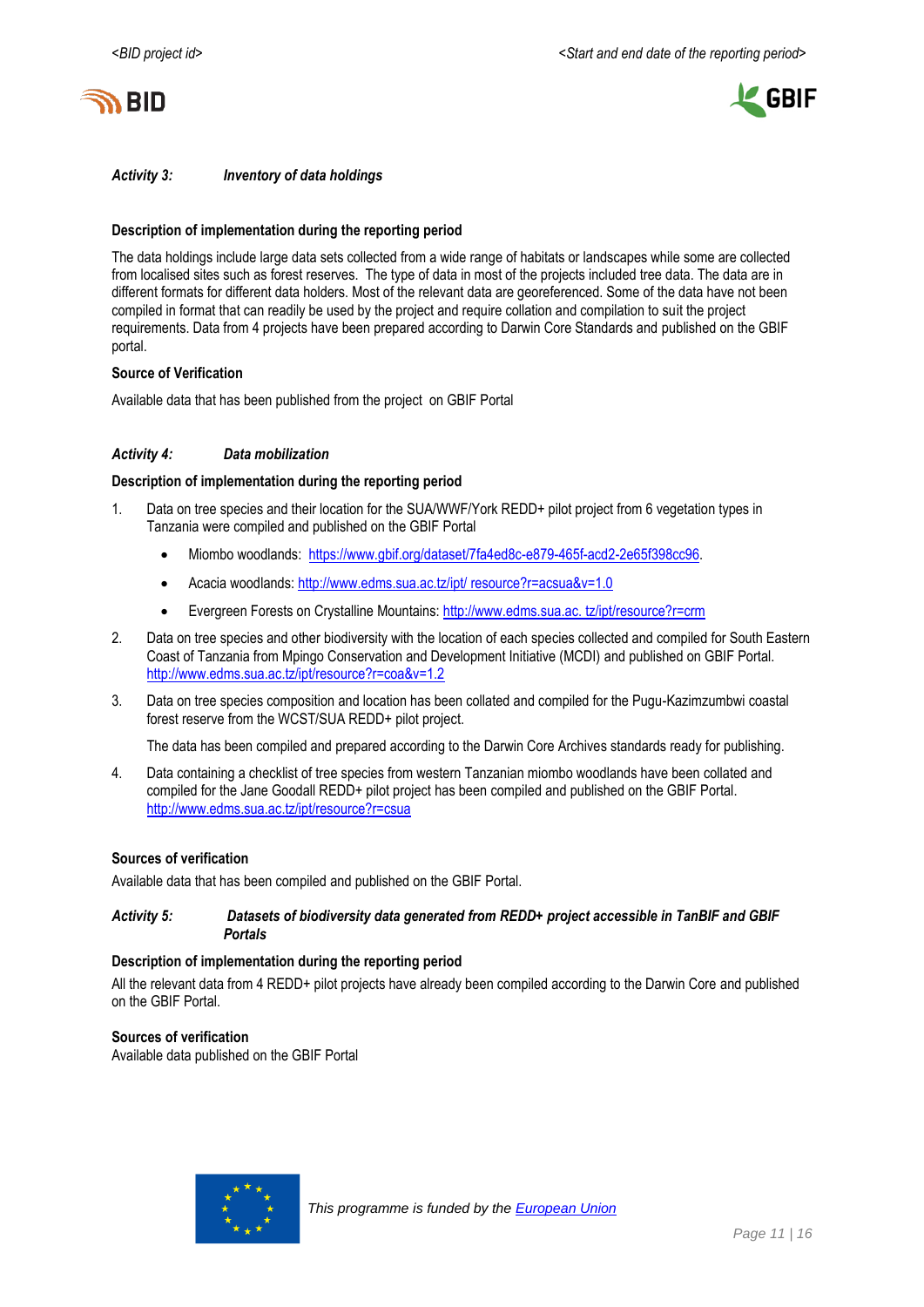



*Activity 6: IPT-Training workshop undertaken and report produced*

# **Description of any implementation during the reporting period**

A two-day data publishing workshop was held in Morogoro on 14<sup>th</sup> to 15<sup>th</sup> August 2017.

### Sources of verification

This workshop was attended by participants from different institutions. These included MSc Students from the Department of Ecosystems and Conservation at Sokoine University of Agriculture, a representative from Miombo Conservation and Development Initiative (MCDI), representative from COSTECH – TanBIF, the National Carbon Monitoring Center (NCMC) and representatives from WWF-Tanzania Program Office (WWF-TPO**).** 

In this workshop the following topics were covered:

- Global and National Gateways for Biodiversity data
- Biodiversity Informatics and REDD+ in Tanzania
- **•** Biodiversity Data Digitization
- Data Curation, Formatting and Transformation
- Darwin Core Standards
- Data Publishing Concepts and Introduction to IPT
- Data Access via GBIF.org
- Data Paper

Further the participants had the opportunity for practically implement data publishing by preparing Darwin Core Archives for the existing data sets

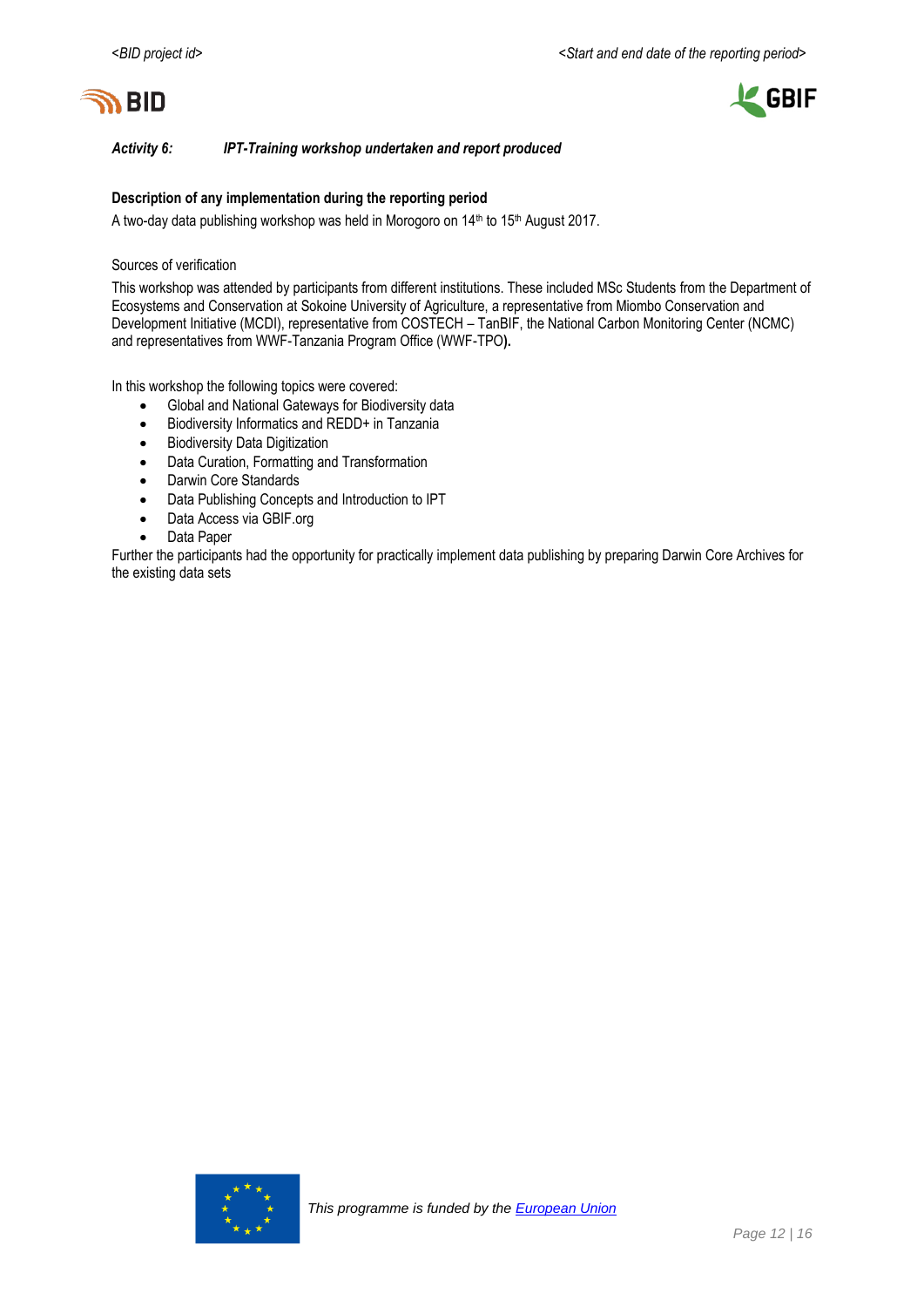



# **5.Updated calendar for the BID project implementation and evaluation period**

*The calendar should be completed in the same way as in the Full Project Proposal, but should include any expected changes. Provide reasons for any expected changes in section 5.1 'Explanatory Notes'.*

<span id="page-12-0"></span>

| Implementation period (maximum 14 months, starting 1 June 2016 at the earliest)                                   |                          |   |   |                |                |   |  |   |  |  |  |  |  |  |                                                |  |  |  |  |  |                                                                                                                      |
|-------------------------------------------------------------------------------------------------------------------|--------------------------|---|---|----------------|----------------|---|--|---|--|--|--|--|--|--|------------------------------------------------|--|--|--|--|--|----------------------------------------------------------------------------------------------------------------------|
| Implementation period start date and end date (dd/mm/yy)                                                          | 01.08.2016 to 30.08.2017 |   |   |                |                |   |  |   |  |  |  |  |  |  |                                                |  |  |  |  |  |                                                                                                                      |
| <b>Activity</b>                                                                                                   |                          | 2 | 3 | $\overline{4}$ | 5 <sup>5</sup> | 6 |  | 8 |  |  |  |  |  |  | 9 10 11 12 13 14 15 16 17 18 19 20 21 22 23 24 |  |  |  |  |  | <b>Notes</b>                                                                                                         |
| Collation and compilation of Metadata of biodiversity data<br>generated from REDD+ projects                       |                          |   |   |                |                |   |  |   |  |  |  |  |  |  |                                                |  |  |  |  |  | • Data compilation<br>already completed                                                                              |
| Publishing of datasets of biodiversity data generated from<br>REDD+ project accessible in TanBIF and GBIF Portals |                          |   |   |                |                |   |  |   |  |  |  |  |  |  |                                                |  |  |  |  |  | • Data compilation into<br>Darwin Core Archives<br>Standards completed<br>and published on the<br><b>GBIF Portal</b> |
| IPT-Training workshop undertaken and report produced                                                              |                          |   |   |                |                |   |  |   |  |  |  |  |  |  |                                                |  |  |  |  |  | $\bullet$ A two-day data<br>publishing workshop<br>was held in Morogoro on<br>14th to 15th August<br>2017            |

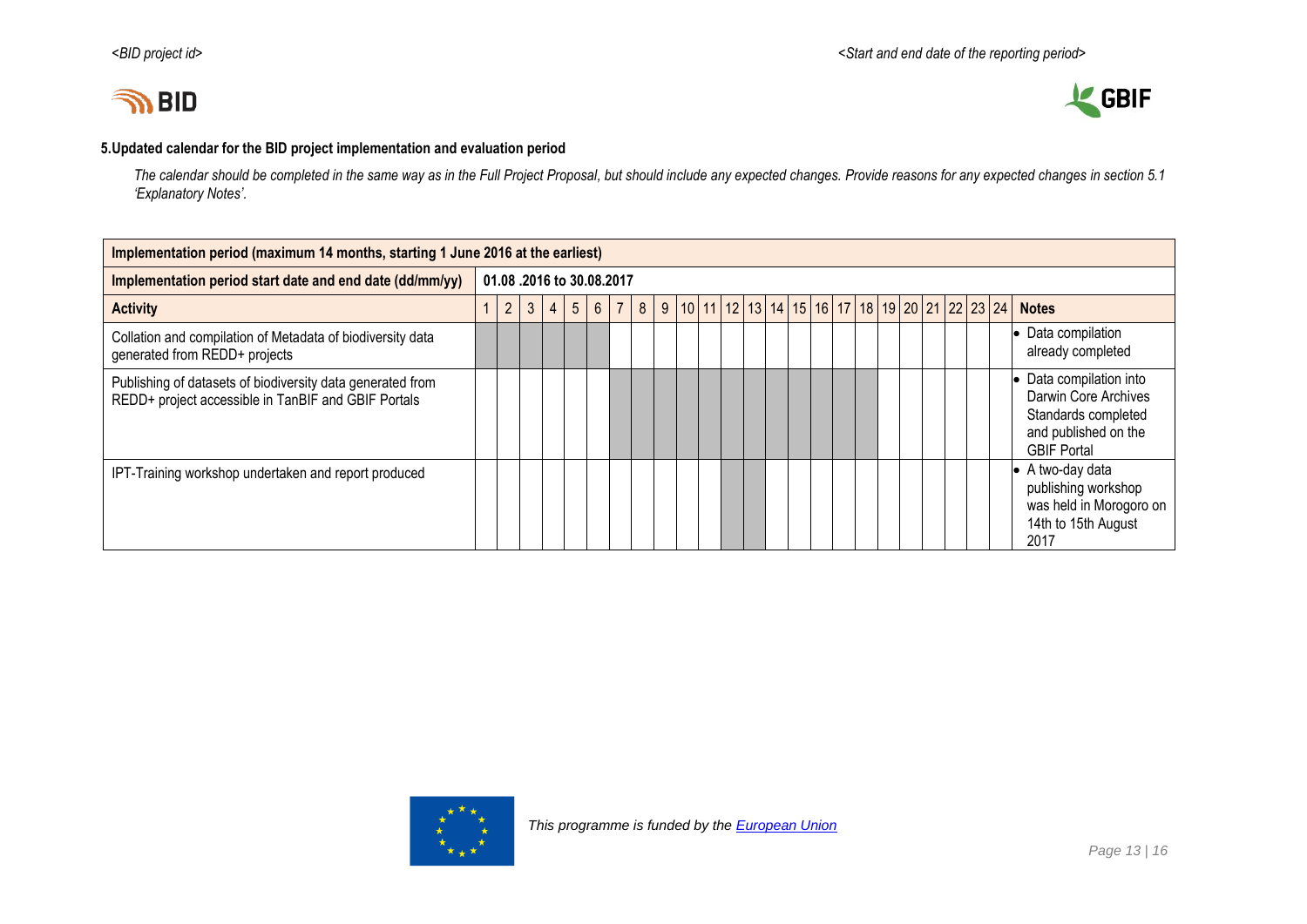



| Evaluation period (maximum 6 months, ending 31 December 2017 at the latest)                         |  |                                                      |  |  |  |  |                               |  |  |  |  |  |
|-----------------------------------------------------------------------------------------------------|--|------------------------------------------------------|--|--|--|--|-------------------------------|--|--|--|--|--|
| Evaluation period start date and end date<br>(dd/mm/yy)                                             |  | 01.09.2017 to 30.12.2017                             |  |  |  |  |                               |  |  |  |  |  |
| <b>Activity</b>                                                                                     |  | $5^{\circ}$<br>6 Notes                               |  |  |  |  |                               |  |  |  |  |  |
| Metadata of biodiversity data generated from REDD+<br>projects                                      |  |                                                      |  |  |  |  | Data has been compiled        |  |  |  |  |  |
| Datasets of biodiversity data generated from REDD+<br>project accessible in TanBIF and GBIF Portals |  |                                                      |  |  |  |  | Data published on GBIF Portal |  |  |  |  |  |
| IPT-Training workshop undertaken and report produced                                                |  | 3 Day IPT training was held 14th to 15th August 2017 |  |  |  |  |                               |  |  |  |  |  |

The project started late due to delays in signing the contract and subsequent release of funds. Evaluation started in September 2017 and was completed in December 2017. All collated data has been published on GBIF Portal

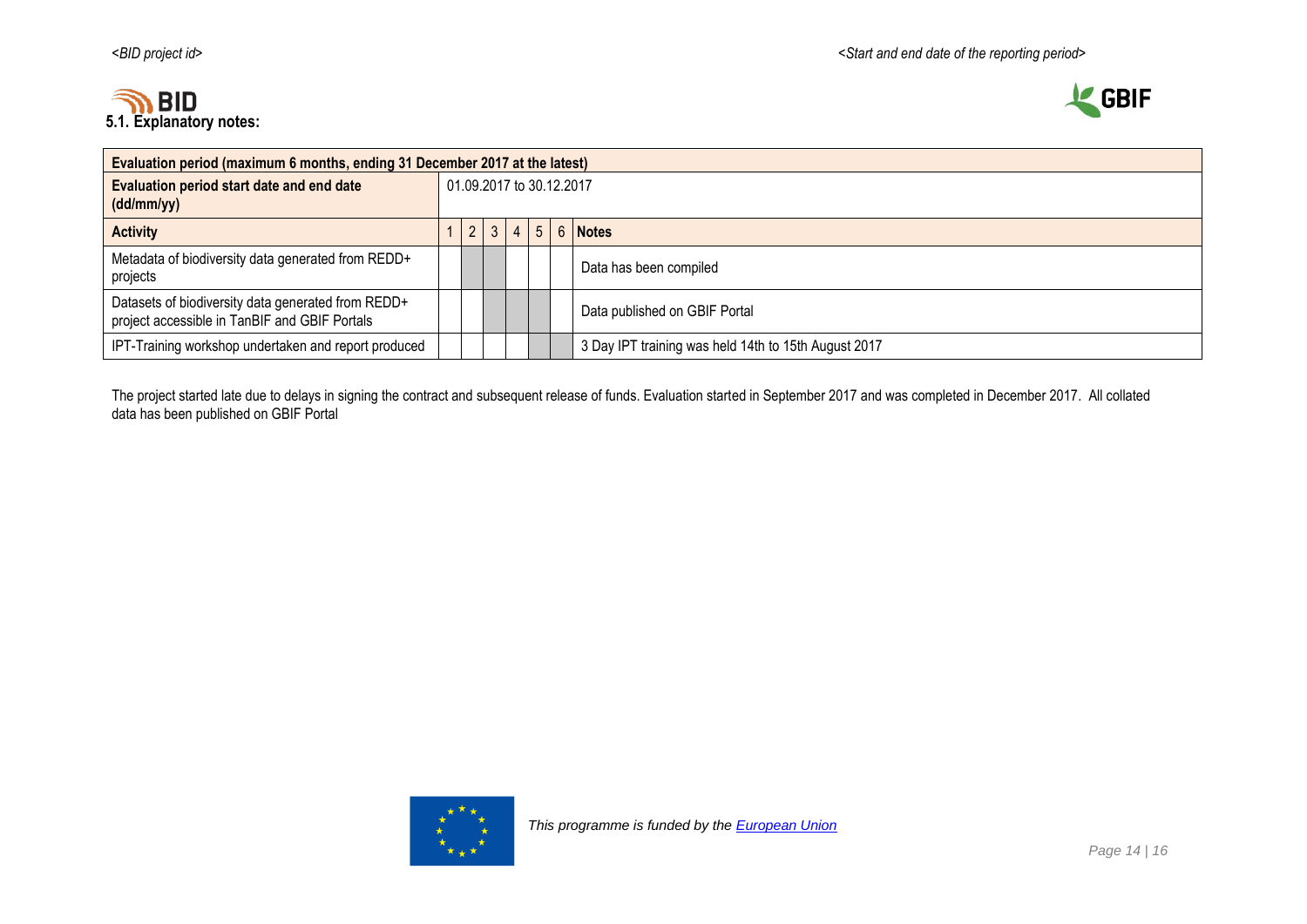



### <span id="page-14-0"></span>**6.Sustainability plans**

*Explain the approach that will be taken to ensure the sustainability of the project's results after the end of your project (500 words maximum)*

The project has trained several young professionals on biodiversity data publishing. We have been able to establish a data publishing portal though the URL of Sokoine University of Agriculture which is functional and enhanced the capacity of the SUA Center for Information and Comunication Technology to operate the portal. We have trained some young academicians at Sokoine University of Agriculture including Mr. Paul Lyimo who will continue ublishing biodiversity data. Paul is a trainer of other young proffesionals at SUA who will carry on this work. Through the capacity built among ypung rofessionals more data apart from those generated by the project have been published including biodiversity of Endemic Species in various Nature reserves in Tanzania. We have also arose an enthuciasm among young professionals in biodiversity data publishing. Such Capacity is expected to make biodiversity data publishing in our instituions and Tanzania at large to continue into the future making the project very sustainable.

### <span id="page-14-1"></span>**7.Beneficiaries/affiliated entities and other cooperation**

### **7.1. Relationship with project partners**

*Please describe the relationship between your project coordinating team/institution and your project partners, and with any other organisations involved in implementing your BID project.*

The partners have shown a good spirit of participation. This is shown by the fact that all of them were ready to supply the data at their disposal for this project

# **7.2. Links to other projects and actions**

*Where applicable, outline any links and synergies you have developed with other actions, e.g. GBIF nodes, other BID funded projects, etc. If your organization has received previous grants in view of strengthening the same target group, how far has your BID project been able to build upon/complement the previous project(s) ?*

NA

# **8.Visibility**

*Please refer to th[e BID guidelines](http://bid.gbif.org/en/community/communication-guidelines/)*

### **8.1. Visibility of the BID project**

*How is the visibility of your BID project being ensured?*

# **Short summary**

The bid project has been explained and accepted by relevant stakeholders. The information generated is being used nationally to enhance REDD+ and conservation activities in Tanzania. This will make the BID project quite visible within the national system of implementing REDD+ and conservation activities. The data has been published by the department of Ecosystems and Conservation on SUA URL and the GBIF Portal. Through this the BID project is very visible among users of the SUA Website and GBIF Portal

### **Sources of verification**

Department of Ecosystems and Conservation Sokoine University of Agriculture, Vice President's Office, Department of the Environment as the Focal Point for Climate Change in Tanzania, Ministry of Natural Resources and Tourism

### **8.2. Visibility of the EU contribution**

*How is the visibility of the EU contribution being ensured within your project implementation?*

### **Short summary**

At all project activities the EU is acknowledged as the funding Agency at both the local project level and through GBIF. This makes it possible for stakeholders and government to recognize the role played by EU in enhancing the impelemntation of the project.